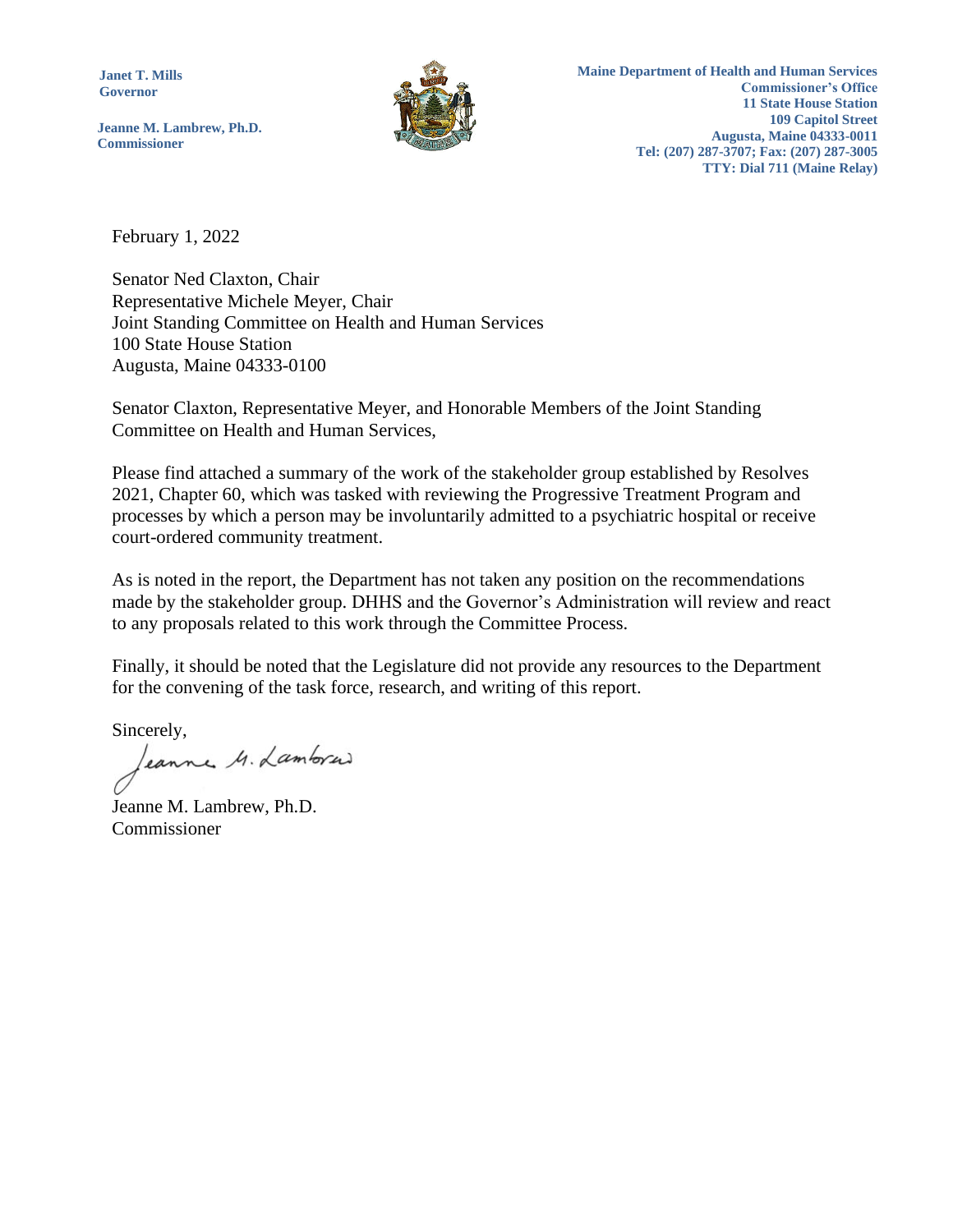# **LD 869 Stakeholder Group Report**

## **Introduction**

Resolves 2021, Ch. 60 (introduced as [LD 869\)](http://www.mainelegislature.org/legis/bills/getPDF.asp?paper=HP0637&item=3&snum=130) instructed the Department of Health and Human Services (DHHS) to convene a stakeholder group to review the Progressive Treatment Program (PTP) as well as processes by which a person may be involuntarily admitted to a psychiatric hospital or receive courtordered community treatment. This review was intended to accomplish the following:

- 1. Examine the PTP, including the feasibility of and barriers to filing applications to the District Court by authorized persons; and
- 2. Assess consistency and efficiencies of processes by which a person may be involuntarily admitted to a psychiatric hospital or receive court-ordered community treatment and develop recommendations to make the processes more effective and easier to administer in order to reduce the consequences of delayed treatment or lack of treatment.

Additionally, the Legislature's Health and Human Services Committee sent a letter to the Commissioner of Health and Human Services on July 19, 2021, further requesting that this review consider ways to increase the availability of the PTP and any barriers to access. A copy of this letter is included at the end of this report.

The stakeholder meetings included participants sharing a wide range of viewpoints. It is important to understand that the topic of involuntary treatment and hospitalization raises a natural tension between patients' rights and autonomy, and treatment approaches recommended by clinicians, and often supported by families and others in the patients' lives.

Finally, while the Department facilitated this stakeholder group, Maine DHHS does not take a position on the recommendations from this group and will review and react to proposed statutory changes as they are developed. The Department looks forward to working with all stakeholders engaged in improving the lives of individuals with serious and persistent mental illness. We have deep gratitude for the participants who contributed to this conversation.

Participants:

- Facilitator: Dr. Debra Baeder, PhD, ABPP Clinical Director, Office of Behavioral Health
- Jeff Austin, VP of Government Affairs & Communications, Maine Hospital Association
- Bobby-Jo Bechard, Program Manager, LINC Center
- Sarah Calder, Director of Government Affairs, Maine Health
- Dr. John Campbell, MD, Senior Physician Executive, Northern Light Acadia Hospital
- Senator Ned Claxton, MD, Maine State Senate
- Tammy Cooper, Director of Social Services, Dorothea Dix Psychiatric Center (DDPC)
- Dr. Matthew J Davis, MD, DFAPA, Medical Director, Riverview Psychiatric Center and President, Maine Association of Psychiatric Physicians
- Antoinette Gagnon, Director of Quality Assurance and Admissions, Motivational Services Inc.
- Stephanie George-Roy, LCSW, Deputy Supt., Riverview Psychiatric Center (RPC)
- Jeanne Gore, Coordinator, National Shattering Silence Coalition
- Connie Jordan, MSN, ANP, PMHNP, CEO & Clinical Dir., Behavioral Health Resources of ME
- Simonne Maline, Executive Director, Consumer Council System of Maine
- Dr. Robert McCarley, MD, VP Medical Affairs, Spring Harbor Hospital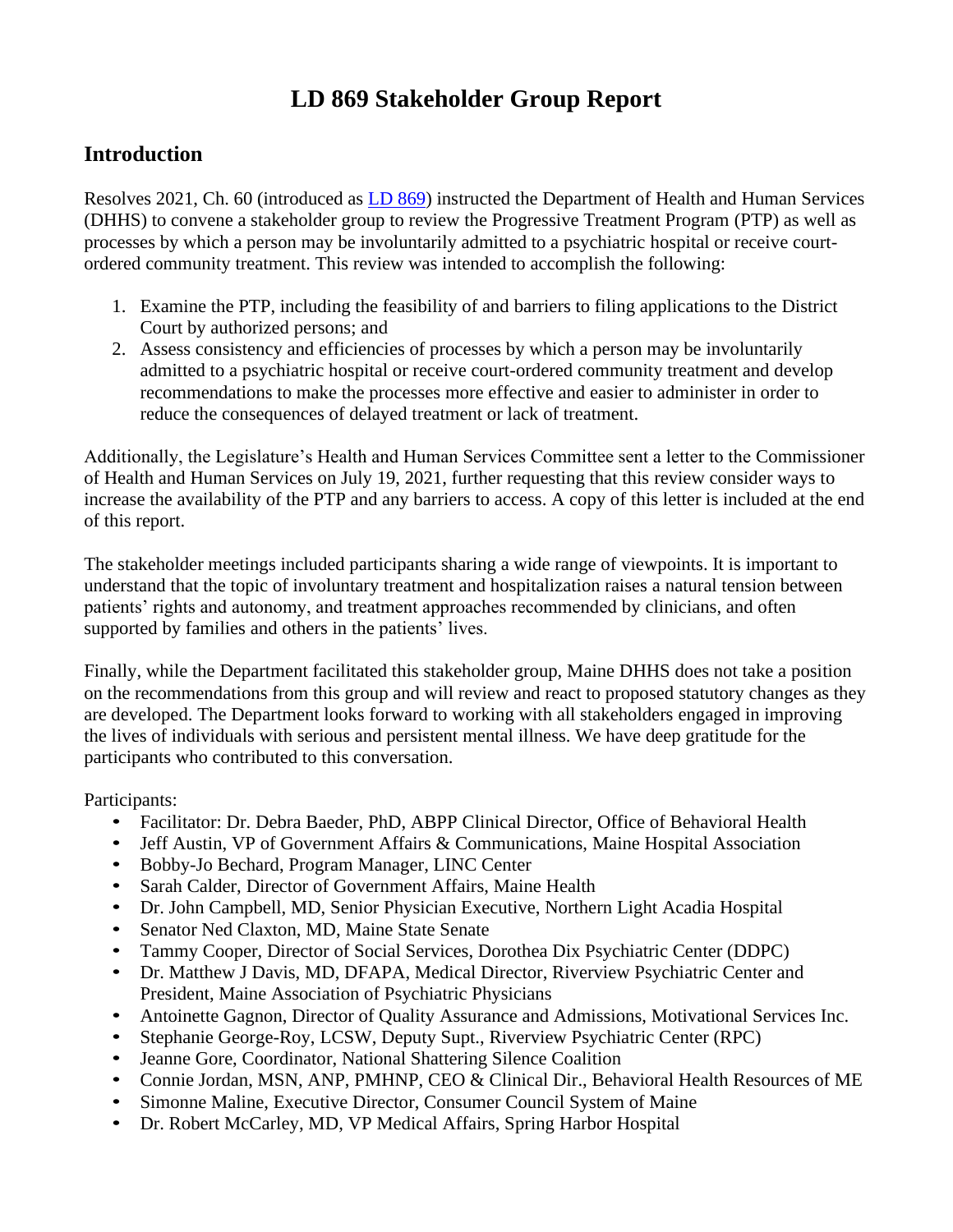- Lisa Harvey-McPherson, VP of Government Relations, Northern Light Health
- Marcus Michaud, LSW, Human Services Caseworker, Maine DHHS
- Chief Jared Mills, Augusta Police Department
- Judge Cynthia Montgomery, Maine Judicial Branch
- Hon. John Nutting, Family member and former State Senator
- Representative Anne Perry, FNP, Maine House of Representatives
- Kimberly Richardson, Esq., Assistant Attorney General
- Malory Shaughnessy, Exec. Director, Alliance for Addiction and Mental Health Services
- Ben Strick, LCSW, Senior Director Adult Behavioral Health, Spurwink
- Kevin Voyvodich, Esq., Managing Attorney, Disability Rights Maine
- Jim Bailinson, Esq., MaineHealth Legal Affairs

Additional staff support provided by Hope Glassberg and Molly Bogart with Maine DHHS.

Meeting Times and Dates:

- 1. October 1, 2021 2:00-3:30 PM
- 2. November 5, 2021 10:00-11:30 AM
- 3. December 3, 2021 10:00-11:30 AM
- 4. January 14, 2022 10:00-11:30 AM

## **Background and Context**

### Maine's Progressive Treatment Program (PTP)

Maine's PTP is established in [Title 34-B MRSA, §3873-A.](https://legislature.maine.gov/statutes/34-B/title34-Bsec3873-A.html) For a summary of the LegislativeHistory of this statute, please see Appendix A.

The current PTP statute largely resembles the same laws that have been in place for nearly a decade. The statute allows designated parties to make an application and then petition the District Court to order the admission of a patient to the PTP. These designated parties specifically include: the superintendent or chief administrative officer of a psychiatric hospital (both state and nonstate), the DHHS Commissioner, the Director of an ACT Team, a medical practitioner, a law enforcement officer, or the legal guardian of the patient. The application must be accompanied by a certificate of a medical practitioner providing the facts and opinions necessary to support the application. The application must also include a proposed individualizedtreatment plan and identify one or more licensed and qualified community providers willing to support the plan. The applicant must also provide a written statement certifying that a copy of the application and the accompanying documents were given personally to the patient and that the patient and the patient's guardian or next of kin, if any, have been notified of the patient's rightsregarding appointment of counsel and selection of an independent examiner.

Upon filing of the application, the District Court issues a notice of hearing to be held within14days of when the application is filed, unless good cause is shown to continue the hearing for upto 21 additional days. Barring certain exceptions, the hearing is confidential, and a report of theproceedings may not be released to the public or press.

Filing of the application also triggers the District Court to cause the patient to be examined by a medical practitioner. The independent examiner must report to the court on whether the patient isa mentally ill person, is suffering from a severe and persistent mental illness, and is posing a likelihood of serious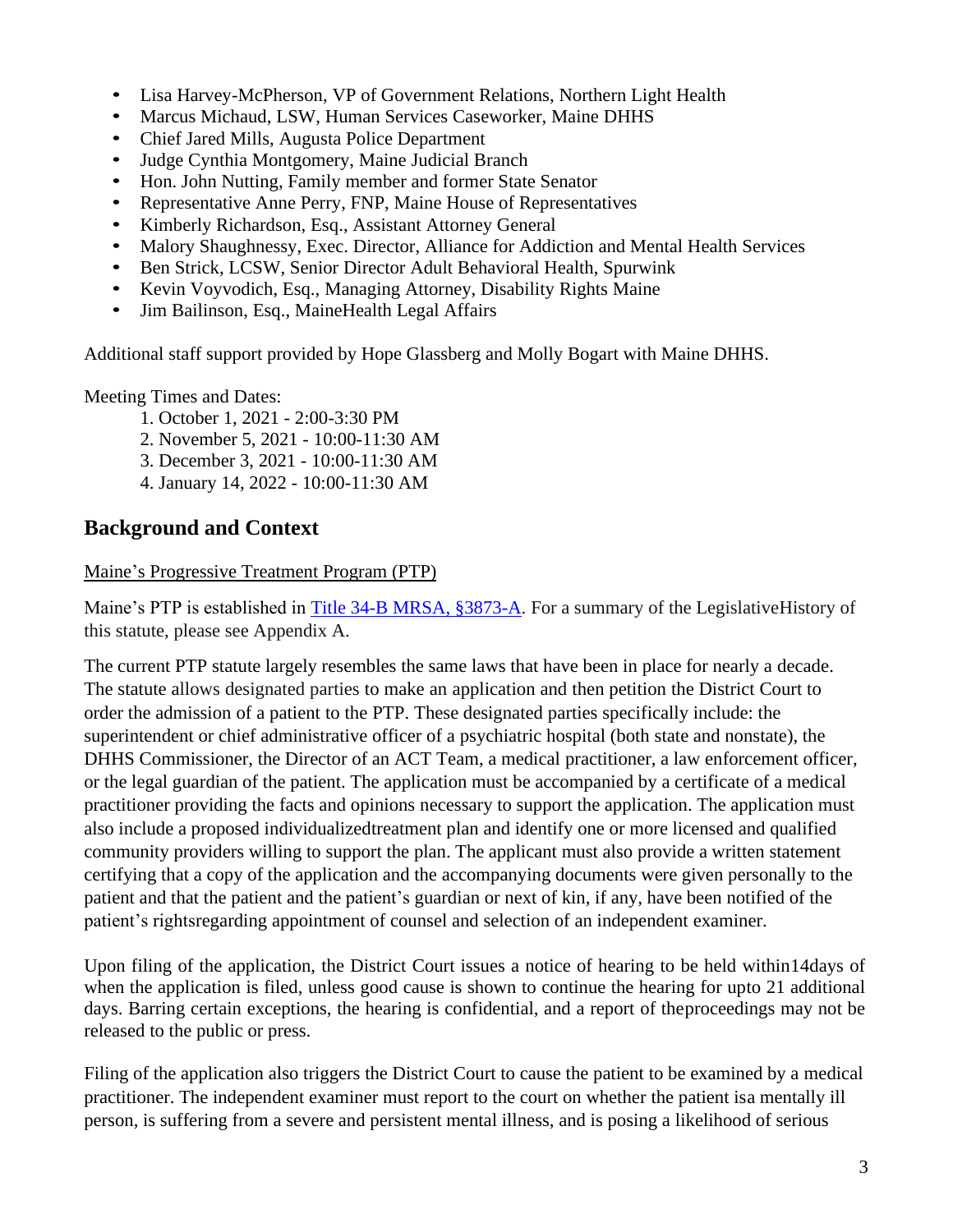harm, all terms defined elsewhere in Title 34-B.<sup>1</sup>

Patients who are subject to a PTP application must be afforded an opportunity to be represented by counsel. The District Court is required to appoint counsel if none is provided by the patient orothers. Although the statute does not specify when the court must make such appointment, the court's practice is to appoint counsel when issuing the notice of hearing.

Admission to the PTP is contingent upon the following conditions: the patient suffers from a severe and persistent mental illness; the patient poses a likelihood of serious harm; the patient has the benefit of a suitable individualized treatment plan; licensed and qualified providers are available to support the plan; the patient is unlikely to follow the plan voluntarily; court-orderedcompliance will help protect the patient from interruptions in treatment, relapses or deteriorationof mental health; and compliance will enable the patient to survive more safely in a community setting without posing a likelihood of serious harm. In terms of evidence presented at hearing, the patient, the applicant, and noticed parties are afforded the opportunity to appear, to testify, and to present and cross-examine witnesses. Additionally, the applicant is required to submit to the court expert testimony to support the application and to describe the proposed individualtreatment plan.

After notice, examination, and hearing, the court may issue an order effective for a period of up to 12 months directing the patient to follow an individualized treatment plan and identifying incentives for compliance and potential consequences for noncompliance. Compliance measurescan include endorsement of an application for the patient's admission to a psychiatric hospital under the emergency involuntary hospitalization procedures set forth in 34-B M.R.S. § 3863 conditioned upon a certificate from a medical practitioner that the patient has failed to comply with an essential element of the treatment plan. This certificate and endorsement are colloquiallyreferred to as the "green paper." Other consequences include the ability of the applicant to file a motion for enforcement with the court supported by a certificate of a medical practitioner identifying the patient's noncompliance with the plan. Additionally, if the court directs a patient to follow an individualized treatment plan, the court may prohibit the patient from possessing a dangerous weapon for the duration of the treatment plan. Finally, for good cause shown, any party to the application may move to dissolve or modify an order or to extend the term of the treatment plan for an additional term of up to one year.

In terms of costs, the PTP statute provides that the applicant bears the expense of providing witnesses to testify in support of the application and to describe the proposed individual treatment plan. All other expenses are the responsibility of the District Court, including fees of appointed counsel for the patient, witness, and notice fees, and expenses of transportation for thepatient.

- B. A substantial risk of physical harm to other persons as manifested by recent homicidal or violent behavior or by recent conduct placing others in reasonable fear of serious physical harm;
- C. A reasonable certainty that the person will suffer severe physical or mental harm as manifested by recent behavior demonstrating an inability to avoid risk or to protect the person adequately from impairment or injury; or
- D. For purposes of section 3873-A, in view of the person's treatment history, current behavior and inability to make an informed decision, a reasonable likelihood that the person's mental health will deteriorate and that the person will in the foreseeable future pose a likelihood of serious harm as defined in paragraphs A, B or C.

<sup>&</sup>lt;sup>1</sup> See 34-B M.R.S. § 3801(5) (defining "mentally ill person"); § 3801(8-A) (defining "severe and persistent mental illness"); *and* § 3801(4-A) (defining "likelihood of serious harm"). Of note, the statutory definition of "likelihood of serious harm" includes four paragraphs:

A. A substantial risk of physical harm to other persons as manifested by recent threats of, or attempts at, suicide or serious self-inflicted harm;

The definition in paragraph (D) applies strictly to the PTP. The independent examiner is tasked with assessing whether the individual is meeting this "reasonable likelihood" and "foreseeable future" standard.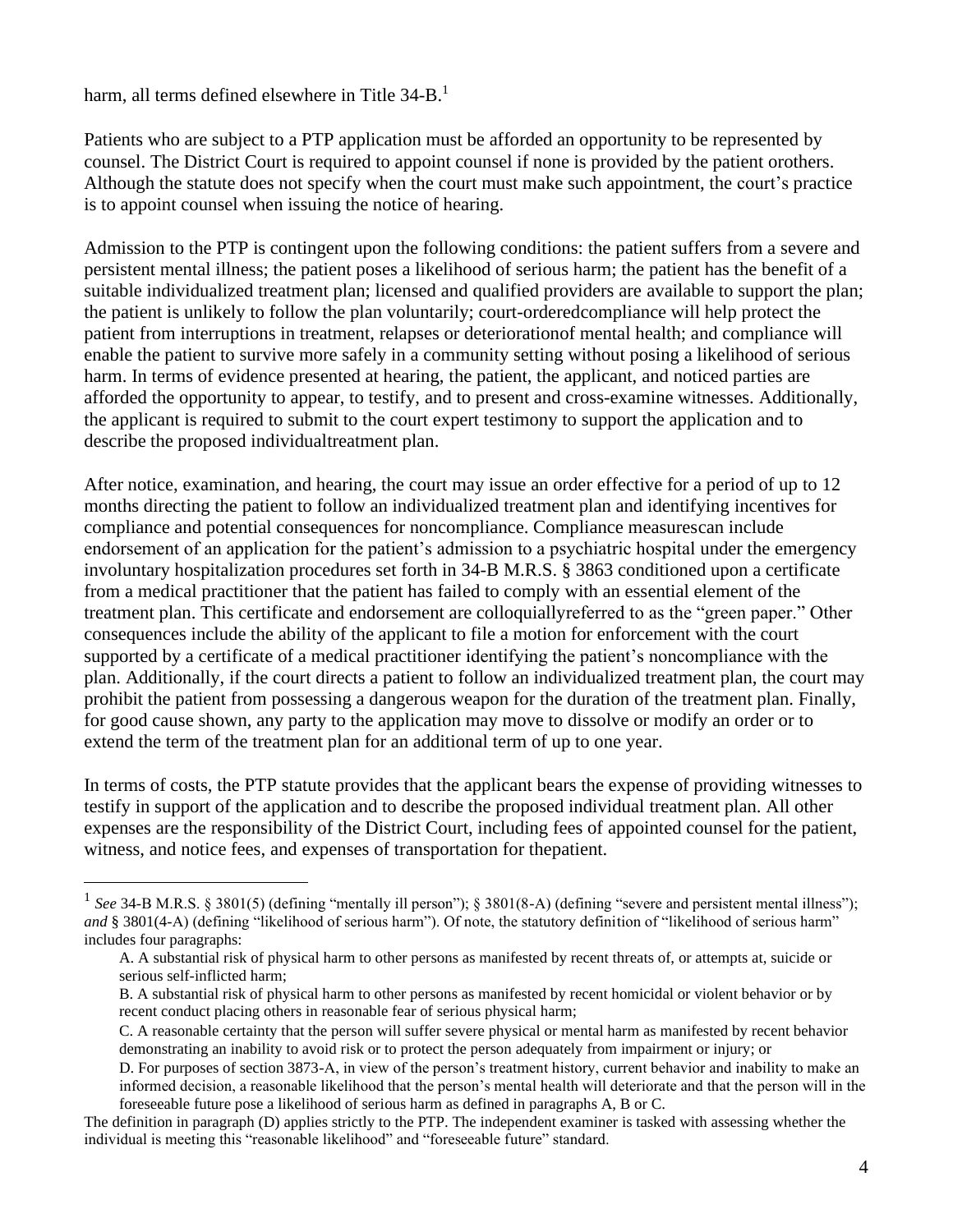## *Current PTP Participation*

As of January 28, 2022, there are approximately 78 individuals in Maine who are currently admitted to the PTP and subject to a District Court order. This includes 36 individuals for whomthe superintendent of RPC initially petitioned the court for admission to the program and 22 individuals for whom the superintendent of DDPC initially petitioned the court for admission tothe program. Eighteen individuals participate in the PTP pursuant to applications brought by Northern Light Acadia Hospital. Two individuals participate in the PTP pursuant to applications brought by Spring Harbor Hospital.

## **Stakeholder Meetings**

Over the course of 4 meetings, the PTP Stakeholder group addressed in detail the required topicsin the Legislative Resolve. Apparent in those discussions were areas of consensus as well as areas where there was a diversity of opinion. Divergence primarily was philosophical and reflected the tension between maintaining patient's rights and autonomy within the context of thecurrent PTP statute and providing more assertive interventions via proposed changes to the current PTP statute.

One area of consensus among the group involved the need to establish some level of oversight by DHHS of the PTP program. That oversight was conceptualized as including a PTP Monitor within DHHS to manage expanded clarification of and training about the PTP includingenforcement mechanisms, data collection about outcomes related to the PTP, and support/consultation for non-state entities wishing to initiate a PTP plan. It was noted that, currently, the overwhelming majority of the PTP plans were initiated by representatives of the state psychiatric facilities. It was also observed that representatives of private entities have beenreluctant or unable to initiate PTP plans. According to providers, this is related to confusion about the process, workforce limitations, and the legal expenses involved in initiating PTPs.

There was considerable support among providers for the state to establish a way to fund the legal expenses of private entities initiating a PTP to remove that barrier. Alternatively, a suggestion was made to have the DHHS Commissioner be the moving party in all PTP plans going forward before the District Courts. It was observed by proponents of either a fund or of the DHHS Commissioner being the moving party in these cases that most other states with provisions similar to the PTP statute in Maine do not require private entities to fund the legal costs in the initiation and/or maintenance of a PTP. However, the representative from the Attorney General's (AG) Office and others expressed legal concerns about the latter suggestion, primarilyciting the inability of the AG's Office to represent or provide legal advice to a non-state entity.

Secondarily, the representative from the AG's Office expressed concerns about the additionalworkload challenges that suggestion would entail. Specifically, the representative and others offered observations about the work and coordination that is involved on the part of multiple parties in drafting and development of the individualized plan.

Another clear area of consensus involved the need to better clarify in policy and practice who arethe appropriate candidates for the PTP program, as well as clarify achievable goals in PTP plans.It was observed that appropriate candidates should be individuals who are at risk of posing serious harm in the foreseeable future, with major mental illnesses amendable to psychotropic medications, who would benefit from the structure and support a PTP plan offers, for whom re- hospitalization is a disincentive,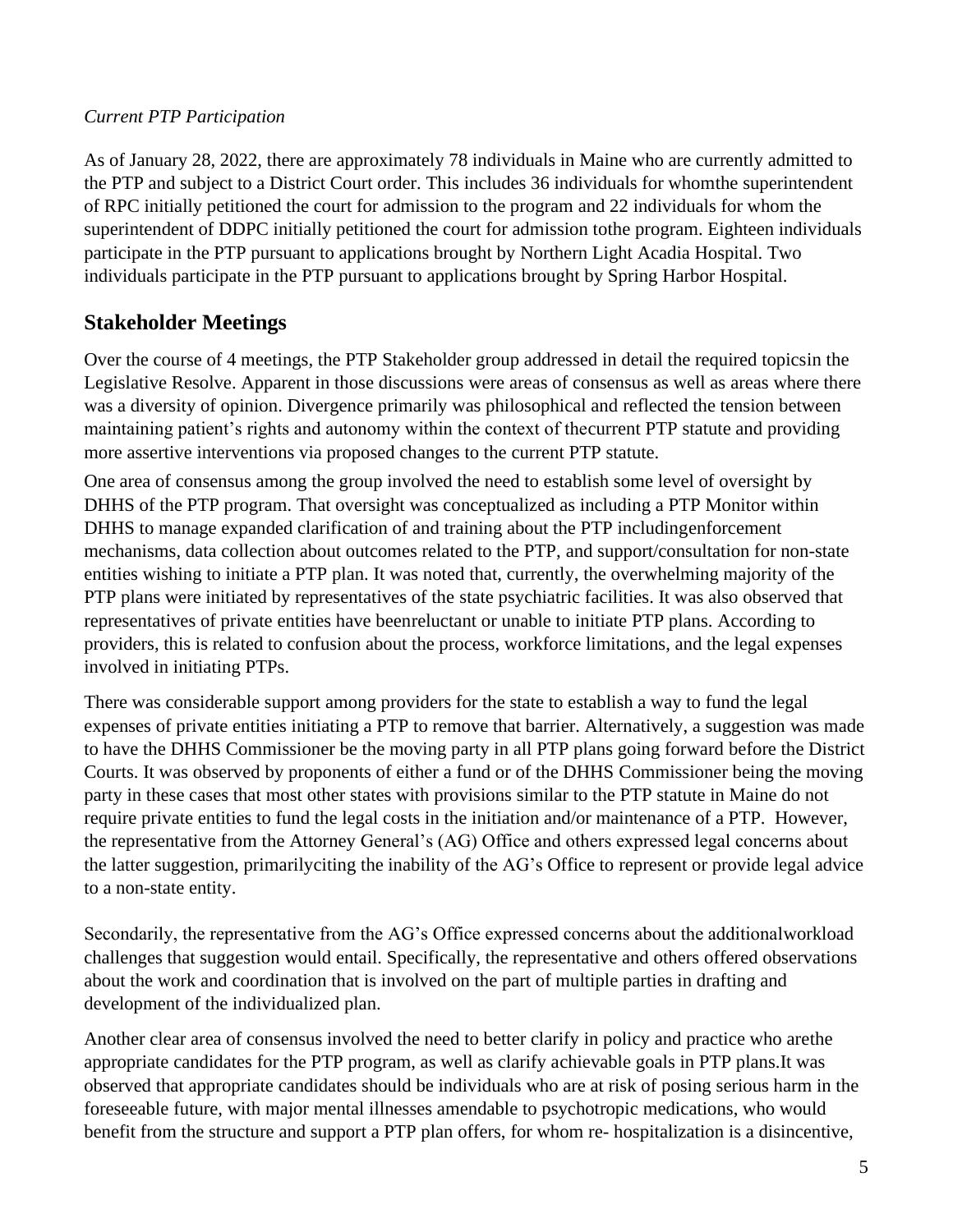and who understand that they are subject to a PTP plan.

Correspondingly, PTP plan goals including medication compliance and regular contact with treatment providers on the designated ACT team are examples of directly achievable goals applicable to sustained mental health and recovery. It was observed that PTP plans often fail when too many goals are tethered to the PTP plan that, while aspirational, are either not directlytied to risk for decompensation or are not enforceable, including strict prohibitions on substancemisuse, particularly legal substance misuse. There was a view that if there was more clarity about appropriate candidates and goals at the front end of the process, the PTP plans would be easier to enforce on the back end.

There was considerable discussion of the process of enforcing a PTP plan and that discussion represented the area of greatest divergence of opinions. As noted, the statute includes different enforcement mechanisms. The stakeholder meeting discussions focused on the "green paper," *i.e.*, the enforcement mechanism that involves the certification by a medical practitioner that thepatient has failed to comply with an "essential requirement" of the treatment plan followed by judicial endorsement authorizing admission to a psychiatric hospital. An initial barrier involvedin this process identified by some stakeholders is that, in many instances, an admitting psychiatric hospital will not admit the patient under a PTP order directly from the community absent medical clearance at an emergency department. The "green paper" mechanism onlyauthorizes admission to a psychiatric hospital.

Another initial obstacle in this enforcement process cited by stakeholders involves securing transportation for the patient's admission to the psychiatric hospital, particularly if law enforcement is required for such a transport. Some law enforcement officers are reluctant to transport an individual when a judicial officer has authorized transport on the "green paper" itself, which in part, may be due to lack of knowledge about the PTP or the legality of the transport. The PTP statute authorizes the court to endorse the "green paper" application for admission to the psychiatric hospital "under section 3863," *i.e.*, the section governing emergencyhospitalization colloquially known as the "blue paper" process. This emergency hospitalization section of the statute contains clear provisions on custody and transportation. However, the PTP statute itself does not include such provisions.

Additionally, depending on the circumstances, the protective custody statute may not permit law enforcement to involuntarily transport a patient on the PTP in the community to either a psychiatric hospital or emergency department. To take an individual into protective custody, the law enforcement officer must have probable cause to believe that the person may be mentally ill and due to that condition is posing a likelihood of serious harm as defined in paragraphs A, B, and C of section 3801(4-A). This definition of likelihood of serious harm is the same standard applied when a medical practitioner evaluates the need for an emergency "blue paper" hospitalization. These are stricter criteria than the "green paper" certification of failure to complywith an essential requirement of the PTP treatment plan.

Another major obstacle identified is that if the individual is transferred to a psychiatric hospitalpursuant to an endorsed "green paper," the hospital may not be able to hold the individual involuntarily beyond 24 hours. Because the PTP statute authorizes the court to endorse the "green paper" application for admission to the psychiatric hospital "under section 3863," the provisions set forth in the emergency "blue paper" hospitalization statute are triggered upon thepatient's admission. This includes the postadmission examination certifying that the person is presently mentally ill and meeting the likelihood of serious harm standard for hospitalization. That limitation often results in a rapid return to the care of community providers.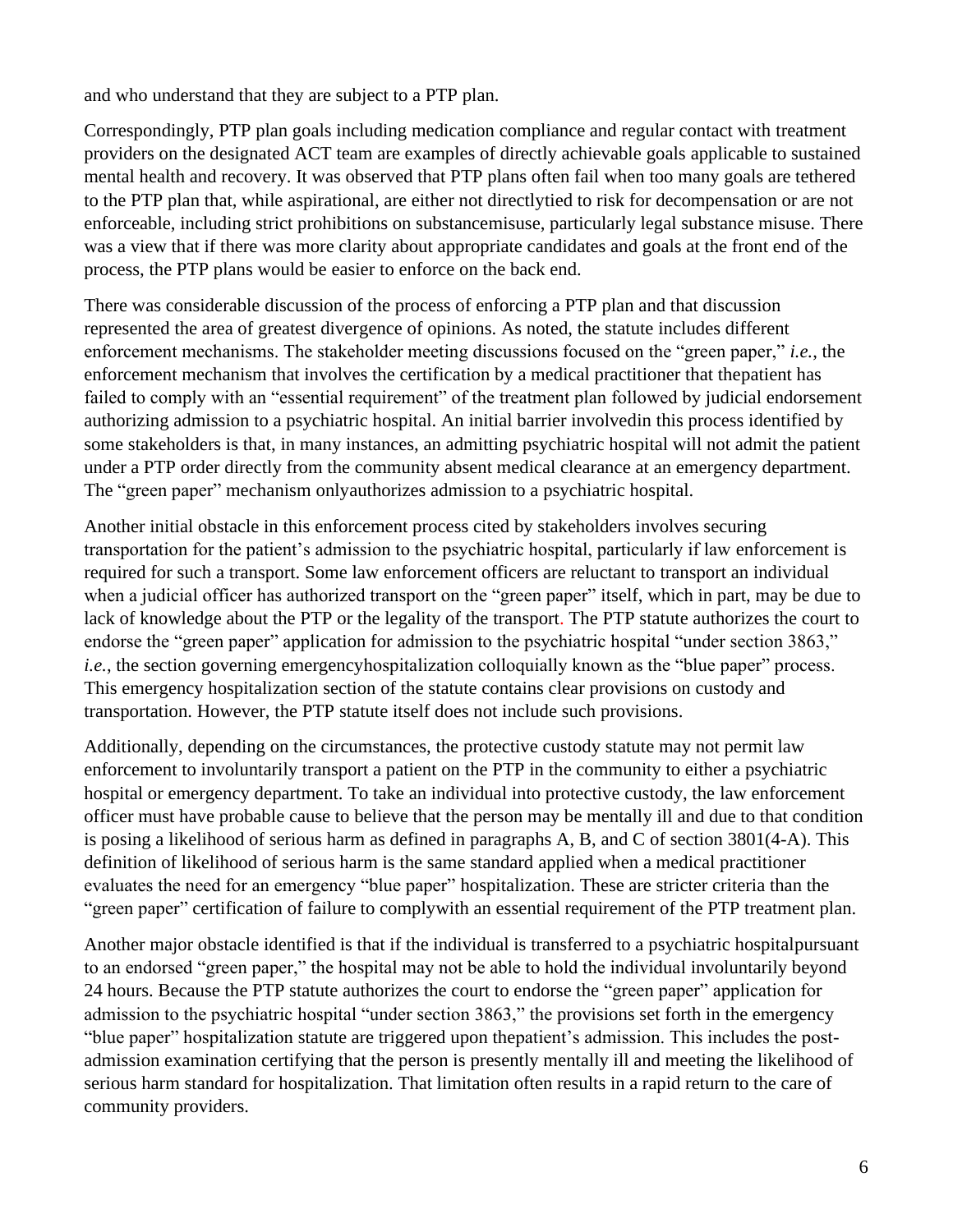Even when an individual meets the criteria for an emergency "blue paper" hospitalization and a psychiatric hospital bed is located, an additional obstacle was identified. The PTP statute does not clearly articulate what effect an involuntary admission has on the existing District Court PTPorder, leaving the statute open to interpretation on whether the PTP order is nullified. The Officeof the Attorney General has taken the position that the PTP order remains intact upon admission to the psychiatric hospital, however a subsequent District Court involuntary commitment order pursuant to 34- B M.R.S. § 3864 (colloquially known as the "white paper" process) would supersede the PTP order. The Office of the Attorney General reports that this interpretation has also been adopted by some counsel who practice in this area of the law and by some District Court judges who frequently preside over these types of cases. For some stakeholders, the notionthat a District Court PTP order is superseded by a District Court involuntary commitment order is an obstacle necessitating the need to reapply for the patient's admission to the PTP at the end of the commitment if deemed appropriate— a task that is involved and time-consuming. Onesuggestion was discussed to address that concern and involved developing a mechanism to maintain a PTP plan, subject to re-evaluation, after an involuntary hospitalization and District Court commitment order.

Other suggestions were discussed to remedy identified obstacles, none of which were supported by consensus. One suggestion included allowing an involuntary admission to a psychiatric hospital for a specified number of days (*e.g.*, 7 days or longer) based solely on the "green paper"criteria of the patient's non-compliance with an essential requirement of the individualized PTP treatment plan. Another suggestion involved enforcing medication compliance even over objection, when necessary and when other means of persuasion have been exhausted, (particularly for individuals prescribed a longacting injectable medication) during the 24-hour period following the PTP patient's admission to a psychiatric hospital on a "green paper" and prior to the required post-admission certification for continued hospitalization as a means of a quick return to the community with medication.

By way of example, medical practitioners distinguished between the efficacy of enforced medication compliance over objection for patients prescribed long-acting injectables versus patients prescribed oral medications, assuming other means of persuasion have been exhausted. Stakeholders supporting expanded use of the PTP cited the benefits of compelled compliance, ifnecessary, for a limited period to forestall further dangerous mental health decompensation. Other stakeholders cited objections to any loosening of criteria for involuntary hospitalization ormedication over objection as significant infringements on patients' rights.

# **Strategies Considered for Improving PTP**

While the Department facilitated these stakeholder meetings and individuals within the Department participated in the discussion, Maine DHHS does not take a position on these strategies and will review and react to proposed statutory changes as they are developed. The stakeholders reviewed several strategies and weighed in on each. Please see Appendix B for a breakdown on the relative support or lack thereof for each of these recommendations as well as the positions of the individual stakeholders who responded to a survey poll.

- 1. Establish a PTP Monitor under the auspices of DHHS. That monitor would be responsible for:
	- a. Providing standardized training to PTP stakeholders including but not limited to hospitals, ACT Teams, and Law Enforcement. Training will focus on understanding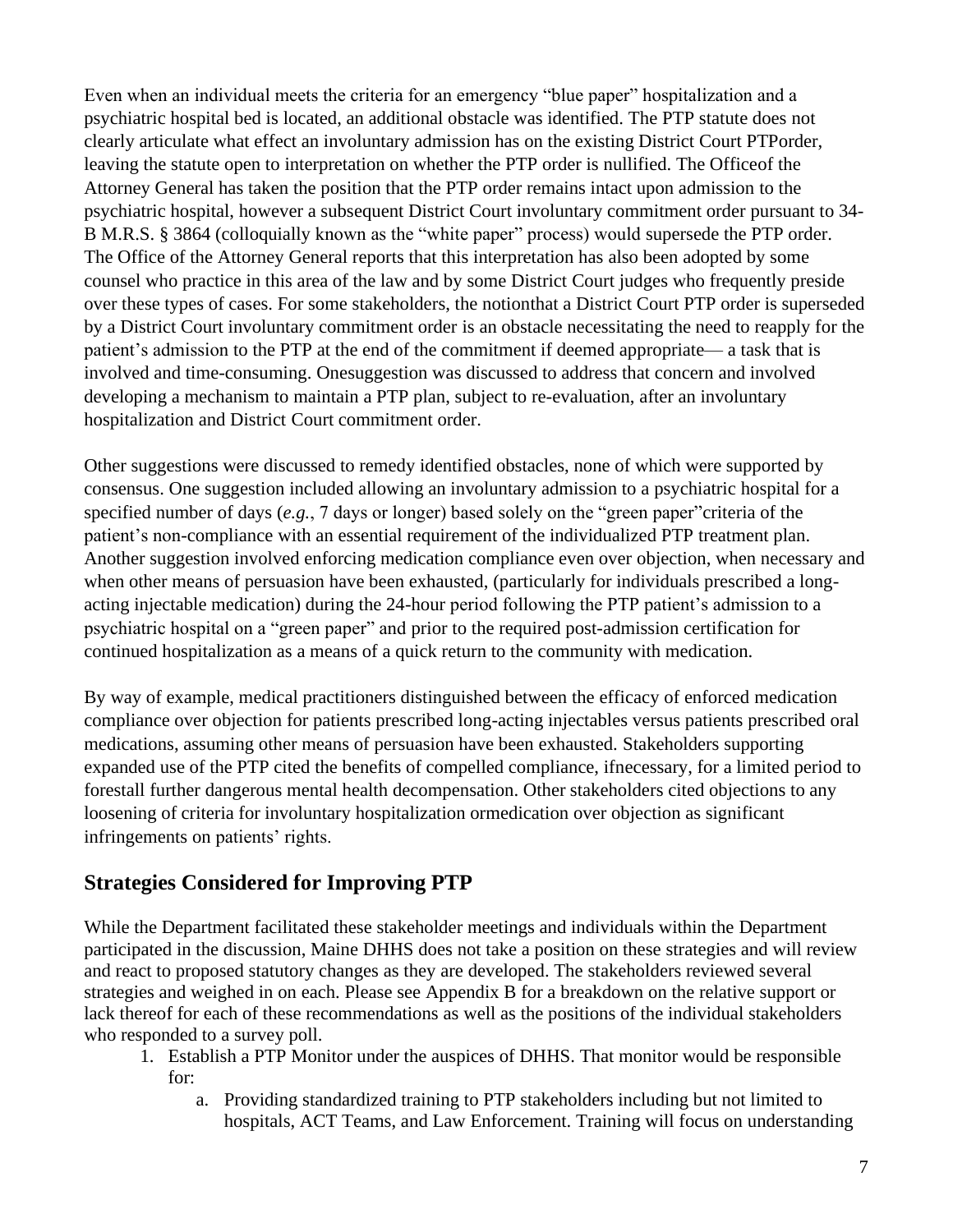the PTP statute, consulting with private hospitals in the initiation of PTPs, identifying appropriate PTP candidates, establishing enforceable PTP plan goals tied to known risks for psychiatric decompensation, and clarifying that PTP enforcement is focused on previously established, judicially endorsed goals.

- b. Ensuring that patients' rights are maintained, that the PTP plan is based on good risk assessment, and that treatment is appropriate and coordinated.
- c. Collecting data on PTP outcomes statewide.
- d. Recommending to the Legislature changes to the existing PTP statute as necessary.
- 2. Establish a new fund, administered by DHHS, to reimburse the legal costs of private entities for PTP initiation and maintenance.
- 3. Establish a new mechanism within the PTP statute to maintain an existing PTP during an involuntary hospitalization based on a District Court Commitment, and/or establish a mechanism to make it easier to renew or amend a PTP after such a commitment, if deemed clinically appropriate, necessary to maintain safety, and in accordance with patients' rights.
- 4. Establish within the PTP statute an enhanced timeframe under which a person subject to a PTP could be involuntarily hospitalized in any psychiatric hospital under the green paper criteria, after endorsement by any District Court Judge, presuming they continued to meet those criteria during that timeframe. This would require a change to statutes involving emergency procedures involuntary hospitalization.
- 5. Reconcile involuntary transport to hospitals via Law Enforcement by using the green paper criteria versus the current protective custody criteria. This would require an additional change to the protective custody statute.
- 6. Establish within the PTP statute that the DHHS Commissioner is the moving party in all PTP applications to the District Court. This would require the Attorney General's Office to represent the DHHS Commissioner in every PTP application to the District Court from both public and private entities and, as a consequence, create legal concerns regarding representation and provision of legal advice to non-state entities and expand the work of the AG's Office.
- 7. Allow for medication over objection if a green paper is executed and if medication compliance is listed on the judicially endorsed PTP plan. Currently there is a District Court process for medication over objection that requires, among other provisions, statutory notice that does not currently comport with the filing of a green paper.
- 8. Allow for expedited treatment over objection Court filings; for example, require the Courts to hold a hearing within 48 hours of such an application with a provision that failure to hold a hearing would allow the petitioner to proceed with administration of medications previously administered during the PTP over objection without court order. This would require changes to statutes pertaining to medications over objection.
- 9. Clarify that PTP plans can be renewed where appropriate on an annual basis or clarify that if a PTP needs to be extended beyond an initial year and a 1 year extension, the applicant should initiate a new PTP plan rather than seek to extend the prior plan.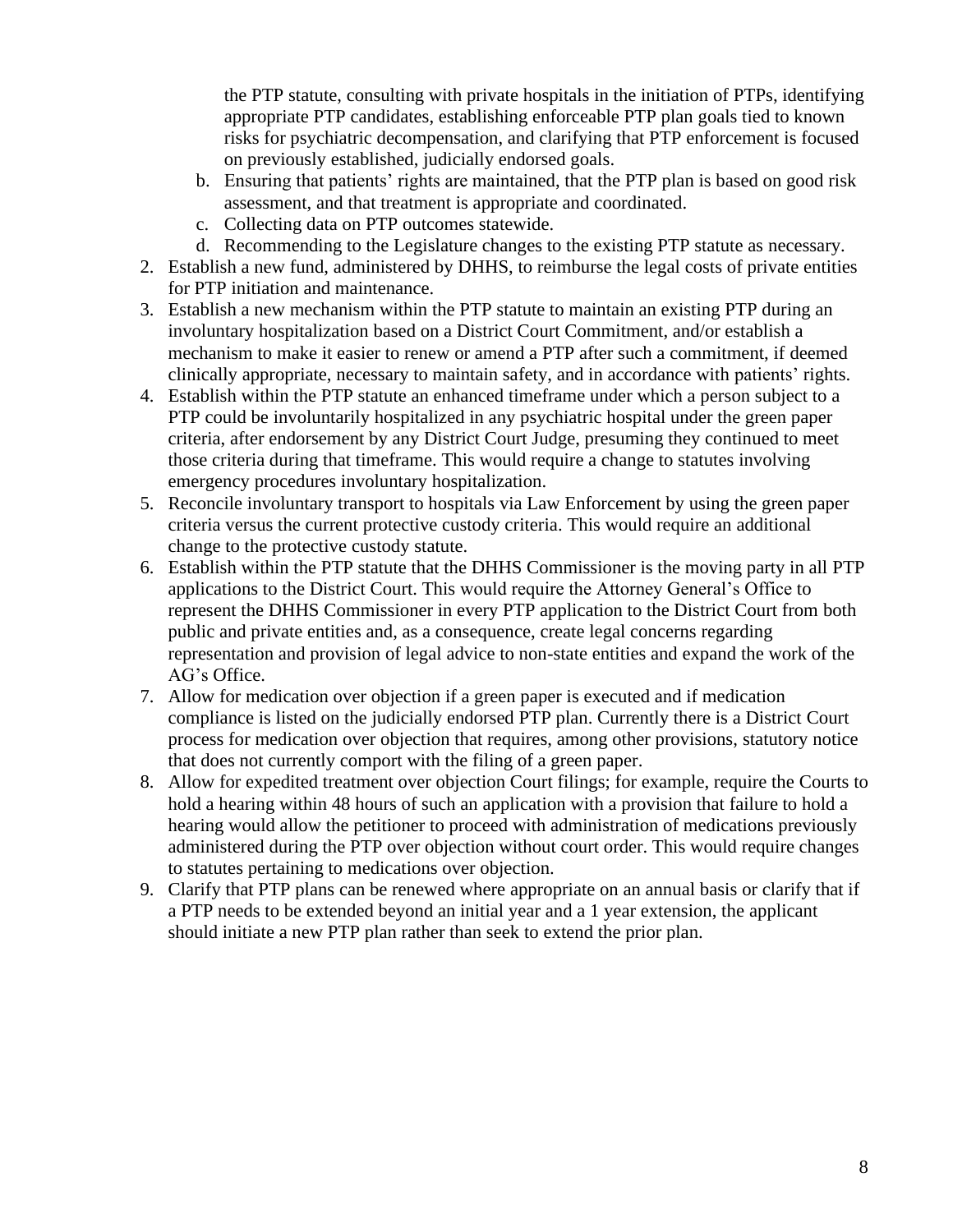# **Appendix A: PTP Legislative History**

### *Summary of Legislative History*

The program was initially established during the 122<sup>nd</sup> Legislature pursuant to P.L. 2005, Ch. 519, pt. BBBB (effective July 1, 2006). In addition to clinical requirements, the original PTP criteria included: that the application to District Court for a person's admission to the PTP be made by the superintendent of a state mental health institute; that an assertive community treatment (ACT) team be available to provide treatment and care for the person; that the person be 21 years of age or older and under an involuntary commitment to the state mental health institute at the time of the filing of the PTP application; and that, absent certain exceptions, the duration of the PTP program would be for 6 months. *Id.* § BBBB-14. The original legislation had a repeal date of July 1, 2010, set forth provisions for the implementation of the PTP, and allocated funding associated with this implementation including funding to establish ACT services. *Id.* §§ BBBB-14 through BBBB-19.

By January 2010, the PTP was fully operational. *See* Report to the Joint Standing Committee on Health and Human Services on the Progressive Treatment Program (Jan. 2010). There had been some legislative changes to the PTP statute during the 124<sup>th</sup> Legislature, including reducing the age of eligibility to 18 years of age and extending the permitted duration of participation in the PTP to 12 months. *See* P.L. 2009, Ch. 321 (effective September 12, 2009); *see also* P.L. 2009, Ch. 276 (effective September 12, 2009). Over a three-year period of program operation, Riverview Psychiatric Center had 19 admissions (involving 15 individuals) to the PTP with ACT services in the community provided by an RPC ACT Team. *See* January 2010 Report. Over the course of two years and five months of program operation, Dorothea Dix Psychiatric Center had 17 admissions (involving 16 individuals) to the PTP with ACT services in the community provided by Community Health and Counseling Services in Bangor. *Id.*

With the impending repeal of the initial PTP legislation, the 124<sup>th</sup> Legislature determined to extend the PTP and make further amendments to the law with the passage of P.L. 2009, Ch. 651 (effective April 14, 2010). Among other amendments, the new law expanded who could initiate and apply for a person's admission to the PTP to include the commissioner, the chief administrative officer of a nonstate mental health institution, and the director of an ACT team. *Id.* § 29. Applications were no longer contingent upon the person being under an involuntary commitment order, nor was it required that the person partake in ACT services. *Id.* §§ 7, 29.

Other amendments included extending the possible duration of admission to the PTP. *Id.* § 29. Sections addressing treatment plan compliance and consequences for noncompliance were also added. *Id.* Following these changes in 2010, efforts were made to educate and provide guidance to stakeholders so that nonstate psychiatric hospitals and community ACT teams could petition the court for an individual's admission to the PTP*. See* Report to the Joint Standing Committee on Health and Human Services on the Progressive Treatment Program (Jan. 2012). Nonetheless, as of January 2012, aside from the two state psychiatric hospitals and the two existing ACT teams affiliated with the initial PTP legislation, there had been no other psychiatric hospitals or ACT

teams that had petitioned the court for an individual's admission to the PTP. *Id.* After five years of program operation, RPC reported 21 total admissions (involving 15 individuals). DDPC reported 45 admissions (involving 42 individuals) over four-and-a-half years of program operation. Effective August 30, 2012, additional amendments to the PTP laws were passed during the  $125<sup>th</sup>$ Legislature. This included further expanding who could apply for an individual's admission to the PTP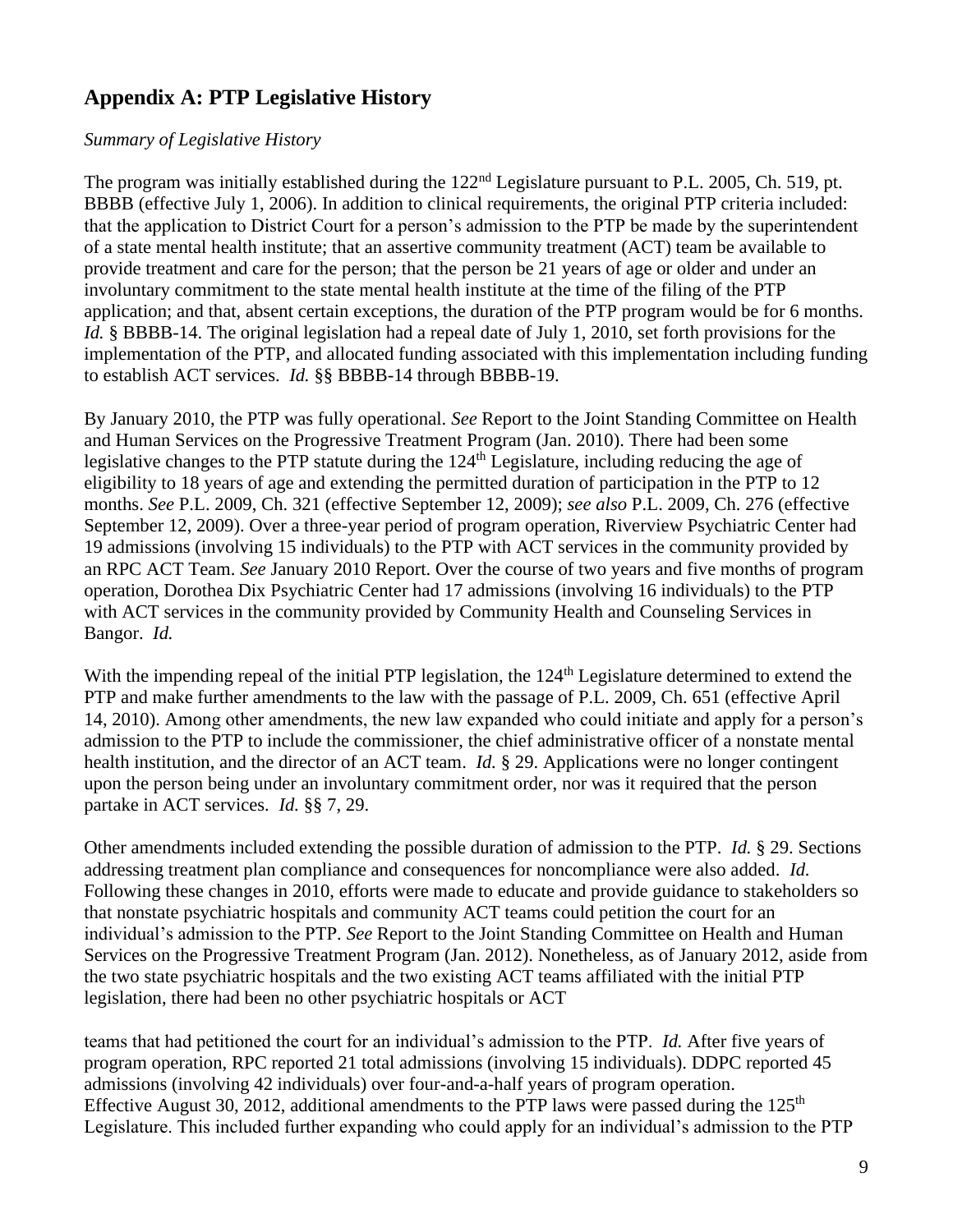to include a medical practitioner, a law enforcement officer, or the legal guardian of the patient subject to the PTP application. P.L. 2011, Ch. 492, § 1. The application now required a proposed individualized treatment plan. *Id.* PTP compliance language was also revised. P.L.2011, Ch. 541, § 3.

Most recently, in the context of protective custody and protection from substantial threats laws, the 129<sup>th</sup> Legislature incorporated new language into the PTP laws that authorized the District Court to enter an order that could prohibit a person admitted to the PTP from possessing a dangerous weapon. P.L. 2019, Ch. 411, pt. B (effective September 19, 2019).

Several other bills related to the PTP have been considered, but not passed, in recent years. *See, e.g.,* LD 232 (129th Legis. 2019) *and* LD 1090 (130th Legis. 2021).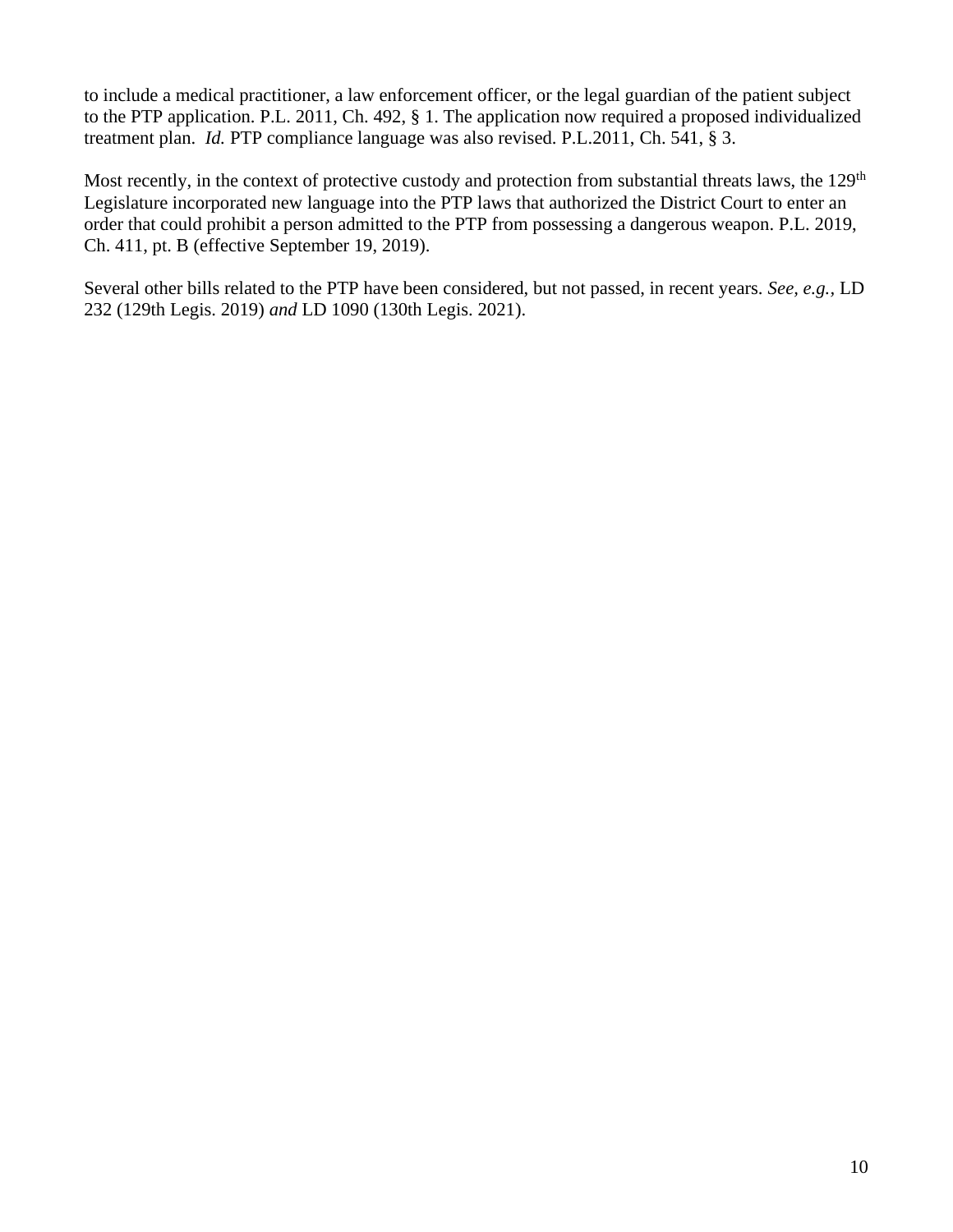# **Appendix B: Strategies Poll Results**

Improvement Strategies (additional detail offered in body of report):

- 1. Establish a PTP Monitor under the auspices of DHHS
- 2. Establish a new fund, administered by DHHS, to reimburse the legal costs of private entities for PTP initiation and maintenance
- 3. Establish a new mechanism within the PTP statute to maintain an existing PTP during an involuntary hospitalization
- 4. Establish a timeframe under which PTP participants could be involuntarily hospitalized under green paper criteria
- 5. Reconcile involuntary transport to hospitals by Law Enforcement by using green paper criteria rather than protective custody criteria
- 6. Make DHHS Commissioner the moving party in all PTP applications, requiring AAG representation
- 7. Allow for medication over objection if under green paper and medication compliance is listed on PTP
- 8. Allow for expedited treatment over objection Court filings
- 9. Clarify that PTP plans can be renewed on an annual basis when appropriate

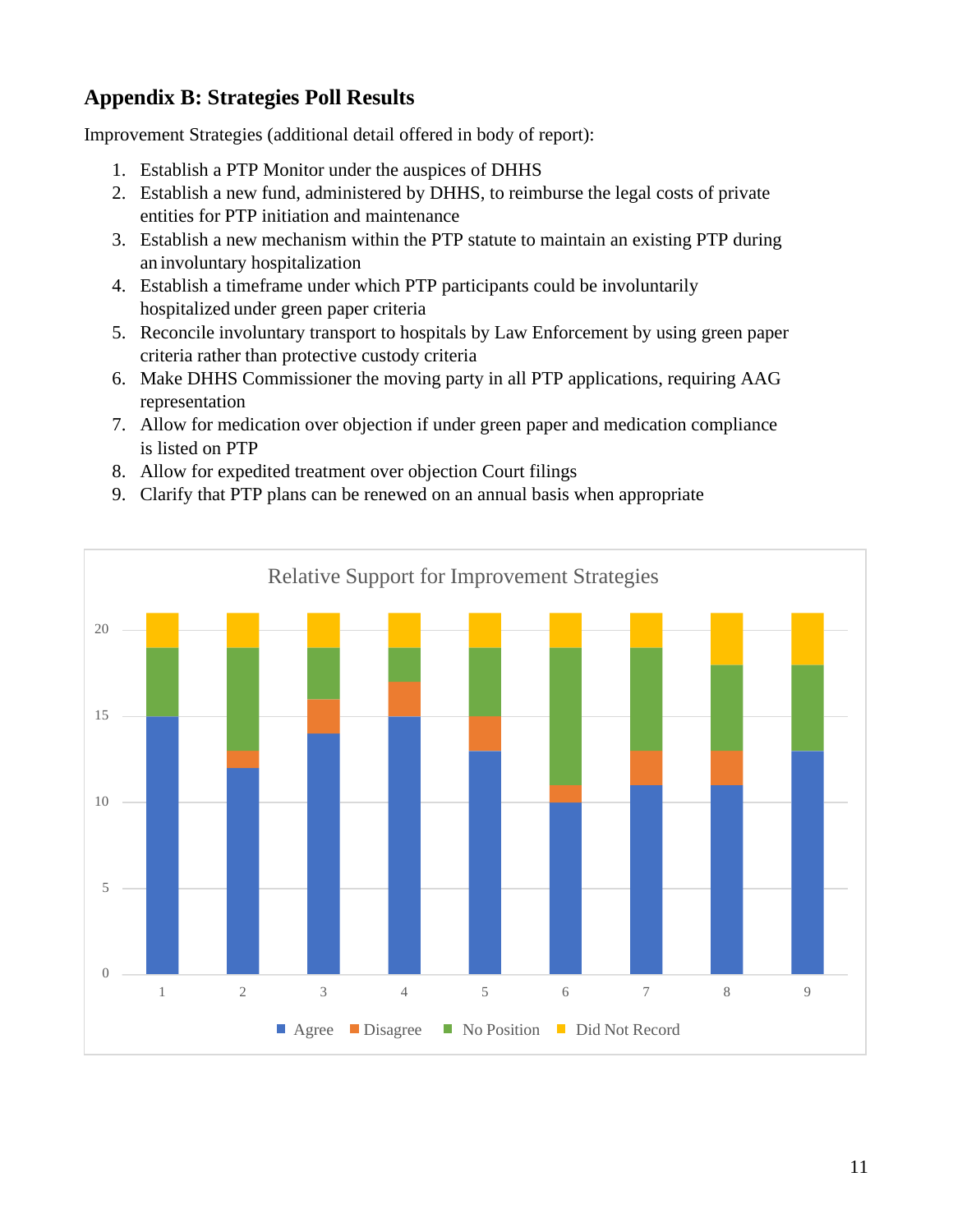| $A = \text{Agree}, D = \text{Disagree}, NP = \text{No position}, DR = \text{Did not record}$ |           |                |           |           |           |           |           |              |           |
|----------------------------------------------------------------------------------------------|-----------|----------------|-----------|-----------|-----------|-----------|-----------|--------------|-----------|
| Representation                                                                               | 1         | $\overline{2}$ | 3         | 4         | 5         | 6         | 7         | 8            | 9         |
| <b>AAG Kimberly Richardson</b><br>Office of the Attorney General                             | <b>NP</b> | <b>NP</b>      | <b>NP</b> | <b>NP</b> | <b>NP</b> | NP        | NP        | <b>NP</b>    | <b>NP</b> |
| <b>Stephanie George-Roy</b><br><b>Riverview Psychiatric Center</b>                           | A         | <b>NP</b>      | A         | A         | A         | <b>NP</b> | <b>NP</b> | DR           | DR        |
| <b>Tammy Cooper</b><br>Dorothea Dix Psychiatric Center                                       | <b>NP</b> | <b>NP</b>      | A         | A         | A         | <b>NP</b> | A         | A            | NP        |
| Dr. John Campbell<br>Northern Light Acadia Hospital                                          | A         | A              | A         | A         | A         | A         | A         | A            | A         |
| Dr. Rob McCarley<br><b>Spring Harbor Hospital</b>                                            | A         | A              | A         | A         | A         | A         | A         | A            | A         |
| <b>Jeff Austin</b><br>Maine Hospital Association                                             | DR        | DR             | <b>DR</b> | <b>DR</b> | DR        | DR        | <b>DR</b> | DR           | DR        |
| Kevin Voyvodich<br><b>Disability Rights Maine</b>                                            | A         | <b>NP</b>      | D         | D         | D         | NP        | D         | D            | <b>NP</b> |
| <b>Simonne Maline</b><br><b>Consumer Council System of Maine</b>                             | A         | D              | D         | D         | D         | D         | D         | <b>NP</b>    | <b>NP</b> |
| Bobby-Jo Bechard<br><b>LINC Center/Impacted Perspective</b>                                  | DR        | DR             | <b>DR</b> | DR        | DR        | <b>DR</b> | <b>DR</b> | DR           | DR        |
| Jeanne Gore<br>National Shattering Silence Coalition                                         | A         | A              | A         | A         | A         | A         | A         | A            | A         |
| <b>John Nutting</b><br><b>Family Member</b>                                                  | <b>NP</b> | A              | A         | A         | A         | A         | A         | <b>NP</b>    | A         |
| <b>Marcus Michaud</b><br>Legal Guardian of a Patient                                         | A         | <b>NP</b>      | A         | A         | A         | NP        | <b>NP</b> | A            | A         |
| <b>Malory Shaughnessy</b><br>Alliance for Addiction & MH Services                            | A         | A              | A         | A         | <b>NP</b> | A         | A         | A            | A         |
| <b>Ben Strick</b><br>Representing an ACT Team                                                | A         | A              | A         | A         | A         | A         | <b>NP</b> | D            | A         |
| <b>Antionette Gagnon</b><br>Representing a PNMI                                              | A         | A              | A         | A         | A         | A         | A         | A            | A         |
| Dr. Matt Davis<br>Maine Assoc. Psychiatric Physicians                                        | A         | $\mathbf{A}$   | A         | A         | A         | A         | A         | $\mathbf{A}$ | A         |
| Connie Jordan<br><b>Psychiatric Nurse Practitioner</b>                                       | A         | A              | A         | A         | A         | A         | A         | NP           | A         |
| <b>Chief Jared Mills</b><br><b>Augusta Police Department</b>                                 | A         | A              | <b>NP</b> | A         | A         | NP        | <b>NP</b> | A            | A         |
| Judge Cynthia Montgomery<br><b>Maine Judicial Branch</b>                                     | NP        | <b>NP</b>      | <b>NP</b> | NP        | NP        | NP        | NP        | NP           | NP        |
| Rep. Anne Perry, FNP<br><b>State Representative</b>                                          | A         | A              | A         | A         | NP        | A         | A         | A            | A         |
| Sen. Ned Claxton, MD<br><b>State Senator</b>                                                 | A         | A              | A         | A         | A         | NP        | A         | A            | A         |

## **Individual Positions on Strategies**